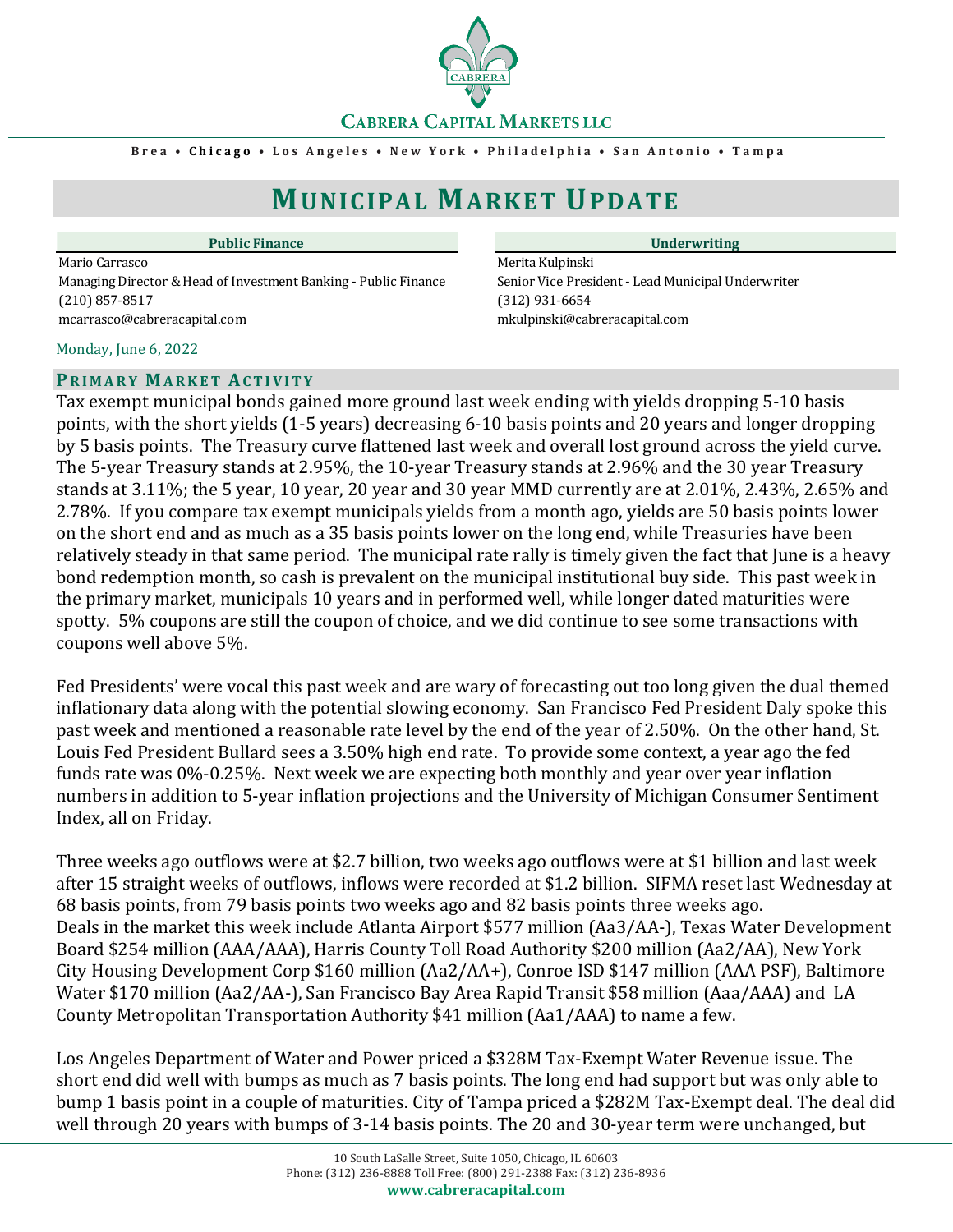

**B r e a • C h i c a g o • L o s A n g e l e s • N e w Y o r k • P h i l a d e l p h i a • S a n A n t o n i o • T a m p a**

the 35-year term had to get 5 basis points wider on the repricing. State of Colorado priced \$500M Certificates of Participation deal. Through 2036, the deal was oversubscribed and bumped as much as 12 basis points, while the remaining bonds 2037-2041 were unchanged. One other thing to note about this deal is that 6% coupons were used throughout to generate premium. University of Houston priced a \$385M Tax-Exempt and a \$44M Taxable deal. The Tax-Exempt transaction was bumped through 2038 anywhere from 3-10 basis points. 2039 and longer had to be restructured to 5% coupons from 4% and the 2056 maturity had to get 5 basis points wider. The Taxable issue was tightened by as much as 10 basis points.

#### **IN T E R E S T RA T E SN A P S H O T**

| <b>Benchmark Maturity</b> |      | 6/3/2022<br><b>AAA MMD</b> | Change<br>from Last<br>Week (bps) | 6/3/2022<br><b>U.S. Treasury</b> | Change<br>from Last<br>Week (bps) | Muni/UST<br>Ratio | Date of<br><b>Week End</b> | <b>SIFMA</b><br>Index | <b>Municipal</b><br><b>Fund Flow</b> | 1-Month<br><b>BBA</b><br><b>LIBOR</b> | 12-Month<br><b>BBA</b><br><b>LIBOR</b> |
|---------------------------|------|----------------------------|-----------------------------------|----------------------------------|-----------------------------------|-------------------|----------------------------|-----------------------|--------------------------------------|---------------------------------------|----------------------------------------|
|                           | 2023 | 1.47                       | $-6$                              | 2.18                             | 19                                | 67.43%            | 6/3/2022                   | 0.68                  | \$1,200                              | 1.12                                  | 2.78                                   |
| ▵                         | 2024 | 1.75                       | $-10$                             | 2.66                             | 16                                | 65.79%            | 5/27/2022                  | 0.79                  | (\$1,000)                            | 1.06                                  | 2.68                                   |
|                           | 2025 | 1.89                       | -9                                | 2.87                             | 22                                | 65.85%            | 5/20/2022                  | 0.82                  | (\$2,700)                            | 0.96                                  | 2.71                                   |
| 5                         | 2027 | 2.01                       | $-10$                             | 2.95                             | 22                                | 68.14%            |                            |                       |                                      |                                       |                                        |
| 10                        | 2032 | 2.43                       | -6                                | 2.96                             | 21                                | 82.09%            |                            |                       |                                      |                                       |                                        |
| 20                        | 2042 | 2.65                       | -5                                | 3.33                             | 16                                | 79.58%            |                            |                       |                                      |                                       |                                        |
| 30                        | 2052 | 2.78                       | -5                                | 3.11                             | 13                                | 89.39%            |                            |                       |                                      |                                       |                                        |

# **MU N I C I P A L FU N D FL O W S**

Week Ended 6/3/2022 saw inflows of \$1.2 Billion, 1st Week of Inflows

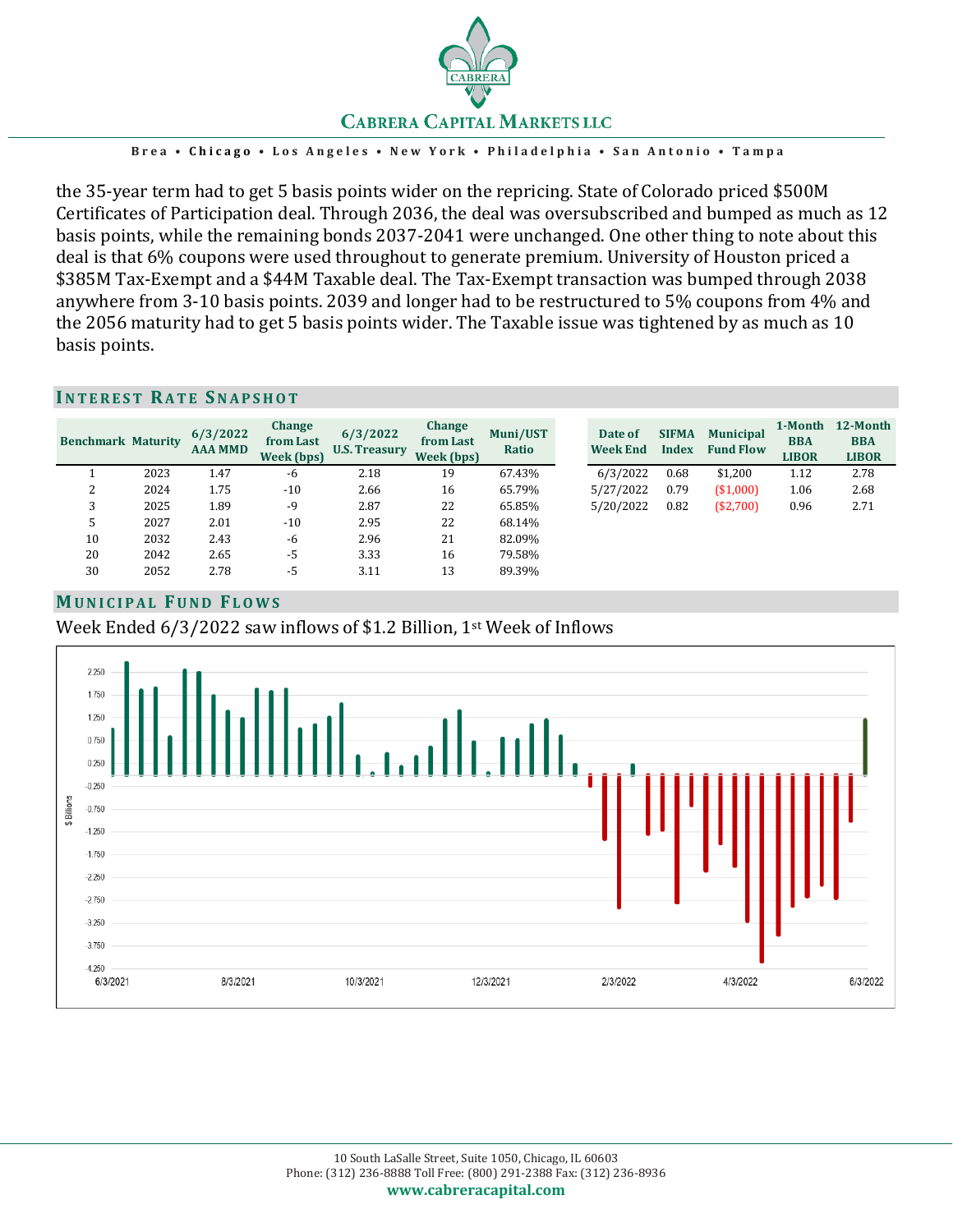

### **B r e a • C h i c a g o • L o s A n g e l e s • N e w Y o r k • P h i l a d e l p h i a • S a n A n t o n i o • T a m p a**

# **UP C O M I N G NE G O T I A T E D CA L E N D A R**

| <b>Size</b><br>(Smm) | Issuer                                                  | <b>State</b> | <b>Description</b>                               |
|----------------------|---------------------------------------------------------|--------------|--------------------------------------------------|
|                      | 577.770 City of Atlanta                                 | GA           | Airport General Revenue Bonds                    |
|                      | 465.000 California Community Housing Agency             | CA           | Essential Housing Revenue Bonds (Green)          |
|                      | 350.000 Case Western Reserve University                 |              | Corporate Taxable Bonds                          |
|                      | 255.530 Public Finance Authority                        | WI           | Health Care System Revenue Bonds                 |
|                      | 254.125 Texas Water Development Board                   | TX           | State Revolving Fund Revenue Bonds               |
|                      | 238.640 West Valley-Mission Community College District  | CA           | Refunding Bonds                                  |
|                      | 200.870 Harris County, Texas                            | TX           | Toll Road First Lien Revenue Refunding Bonds     |
|                      | 200.000 Prosper Independent School District             | TX           | Unlimited Tax School Building Bonds              |
|                      | 173.280 City of Baltimore                               | MD           | Project Revenue/Refunding Revenue Bonds          |
|                      | 160.765 New York City Housing Development Corporation   | <b>NY</b>    | Multi-Family Housing Revenue Bonds (Sustainable) |
|                      | 155.700 Iowa Student Loan Liquidity Corporation         | ΙA           | Student Loan Revenue Bonds (AMT)                 |
|                      | 150.925 The University of North Carolina at Chapel Hill | NC           | <b>General Revenue Bonds</b>                     |
|                      | 147.075 Conroe Independent School District              | TX           | Unlimited Tax School Building Bonds              |
| 58.550               | San Francisco Bay Area Rapid Transit                    | CA           | General Obligation Bonds (Green)                 |
| 41.570               | LA County Metroplitan Transportation Authority          | CA           | Sales Tax Revenue Refunding Bonds                |

# **NO T A B L E FI X E D DE A L S**

| <b>NOTABLE FIXED DEALS</b> |                                                                          |        |           |               |                                 |        |            |                                            |                 |        |           |               |
|----------------------------|--------------------------------------------------------------------------|--------|-----------|---------------|---------------------------------|--------|------------|--------------------------------------------|-----------------|--------|-----------|---------------|
|                            | Notable Fixed-Rate Negotiated Municipal New Issue Results from Last Week |        |           |               |                                 |        |            |                                            |                 |        |           |               |
| Issuer                     | State of Colorado                                                        |        |           |               | Los Angeles Department of Water |        |            | *Board of Regents of University of Houston |                 |        |           |               |
| State                      | C <sub>O</sub>                                                           |        |           | CA            |                                 |        |            | TX                                         |                 |        |           |               |
| Call                       | 12/15/2032                                                               |        |           | 7/1/2032      |                                 |        | 2/15/2032  |                                            |                 |        |           |               |
| <b>Tax Status</b>          | Tax-Exempt                                                               |        |           | Tax-Exempt    |                                 |        | Tax-Exempt |                                            |                 |        |           |               |
| Size (5mm)                 | 500.000                                                                  |        |           | 326.905       |                                 |        | 385.680    |                                            |                 |        |           |               |
| Ratings                    | $Aa2/AA$ -                                                               |        |           | $Aa2/AA/AA+$  |                                 |        | Aa2/AA     |                                            |                 |        |           |               |
|                            | Maturity                                                                 | Coupon | Yield     | <b>Spread</b> | Maturity                        | Coupon | Yield      | <b>Spread</b>                              | <b>Maturity</b> | Coupon | Yield     | <b>Spread</b> |
|                            | 2022-2041                                                                | 6.00   | 1.38-3.06 | $0 - 43$      | 2023-2052                       | 5.00   | 1.47-3.06  | $-5-28$                                    | 2023-2038       | 5.00   | 1.48-3.04 | $7 - 46$      |
|                            |                                                                          |        |           |               |                                 |        |            |                                            | 2039            | 4.00   | 3.43      | 83            |
|                            |                                                                          |        |           |               |                                 |        |            |                                            | 2040-2052       | 5.00   | 3.14-3.38 | $52 - 60$     |

**\*Cabrera Served as Co-Manager**